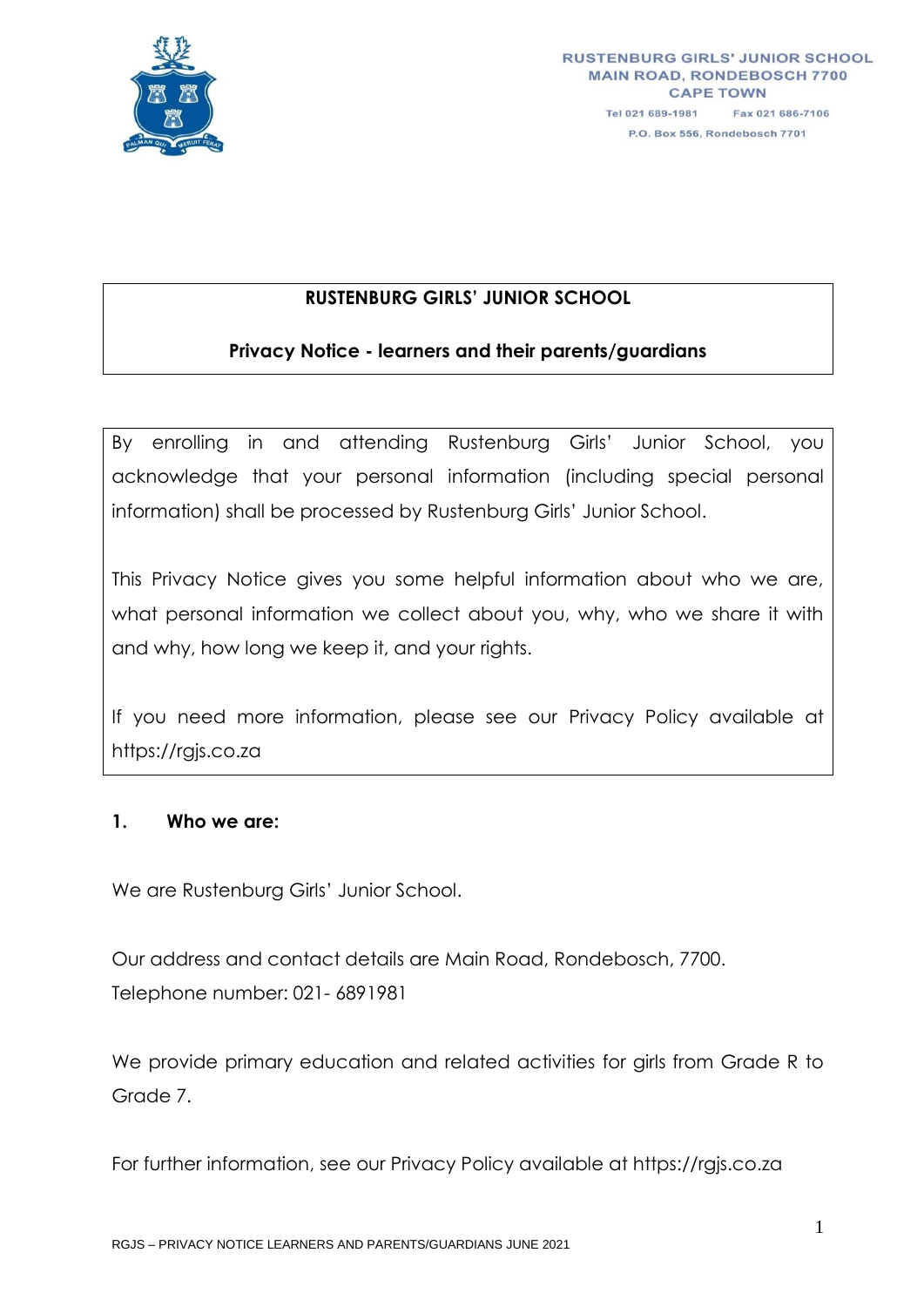# **2. The information we collect about you**

When you are a learner at Rustenburg Girls' Junior School, we collect and use your personal information.

The personal information we collect can include information about:

- **•** your identity and contact details;
- **images/photos (including CCTV footage);**
- **family details;**
- **a** admission/enrolment details;
- **Previous schools;**
- **a** academic progress;
- **EXECO music, sport, aftercare, co-curricular details and progress**
- **CEMIS number:**
- **special educational needs:**
- **nationality;**
- **language;**
- **religion;**
- medical information;
- information about behaviour and attendance;
- **information about health, safety and welfare;**
- **financial information (re fees, scholarships etc); and**
- other personal information.

Further details of the personal information we collect about you can be found in our Privacy Policy.

If you are under 18 years when you enrol, we collect the name, address, contact details and other information about your parents/guardians. If you are under 18 years, your parent/guardian is consulted and asked to give consent for certain things like taking your photograph, going on school trips etc.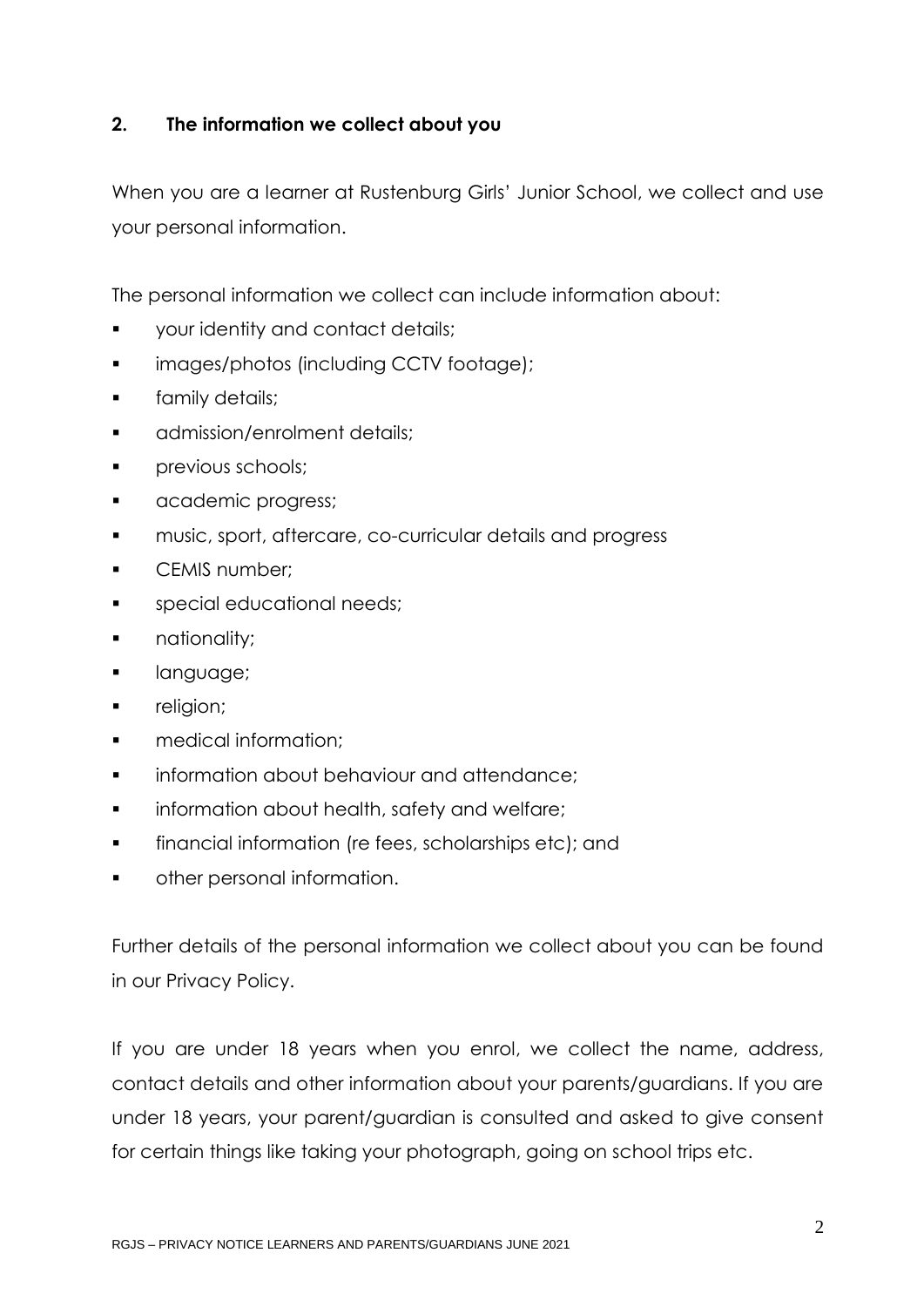### **3. How we use your information and the legal basis**

We use your personal information for the following purposes including:

- **v** your application for enrolment;
- **to provide you with appropriate education and support;**
- **to monitor your academic progress;**
- **to care for your health and well-being;**
- **to care for our staff and learners;**
- **to process applications, fees and scholarships;**
- to coordinate, evaluate, fund and organise educational programmes;
- to comply with our legal obligations as an education body in terms of the Western Cape Provincial School Education Act, 1997l;
- to comply with our monitoring and reporting obligations to National and Provincial Government bodies in terms of the South African Schools Act, 1996 ,
- to process appeals, resolve disputes, and defend litigation etc.

For further information on what personal information we collect, why we collect it, how we use it and the legal basis for same, please refer to the Privacy Policy available at Rustenburg Girls' Junior School.

# **4. Who we share your information with**

We share your personal information with third parties, including other National and Provincial Government bodies.

This includes the Western Cape Education Department.

The level of sharing and the nature of what is shared depend on various factors. The Government bodies to which we transfer your personal information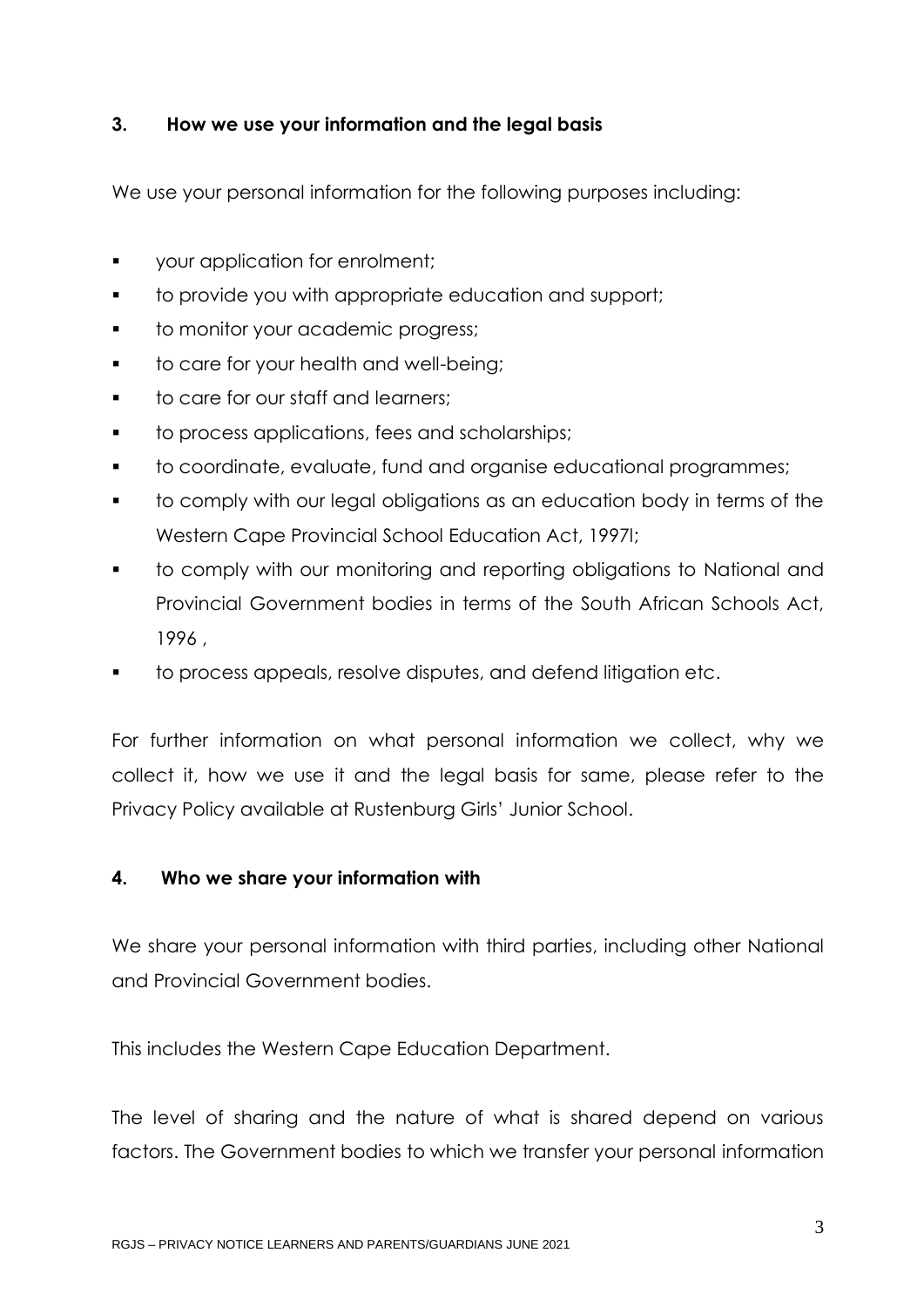will use your personal information for their own purposes (including: to verify other information they already hold about you, etc.) and they may aggregate it with other information they already hold about you and your family.

We also share your personal information with other third parties including our insurance company and other service providers (including IT providers, security providers, legal advisors, school shop etc.).

We may also share your personal information with academic, music, sport and co-curricular associations and bodies, such as for Olympiads, eisteddfods, music exams, sport tournaments, provincial sporting events and other competitions or events.

We are legally required to provide certain records relating to the progress of a learner (under 18 years) in his/her education to the learner's parents/guardians, including results of examinations.

For further information on who we share your data with, when and in what circumstances, and why, please see our Privacy Policy available at https://rgjs.co.za

- **5. We do not transfer your personal information to a third country or international organisation.**
- **6. We do not engage in automated decision making/profiling.**
- **7. How long we hold your personal information.**

Some personal information is only kept for a short period (e.g. We will destroy at the end of an academic year because it is no longer needed).